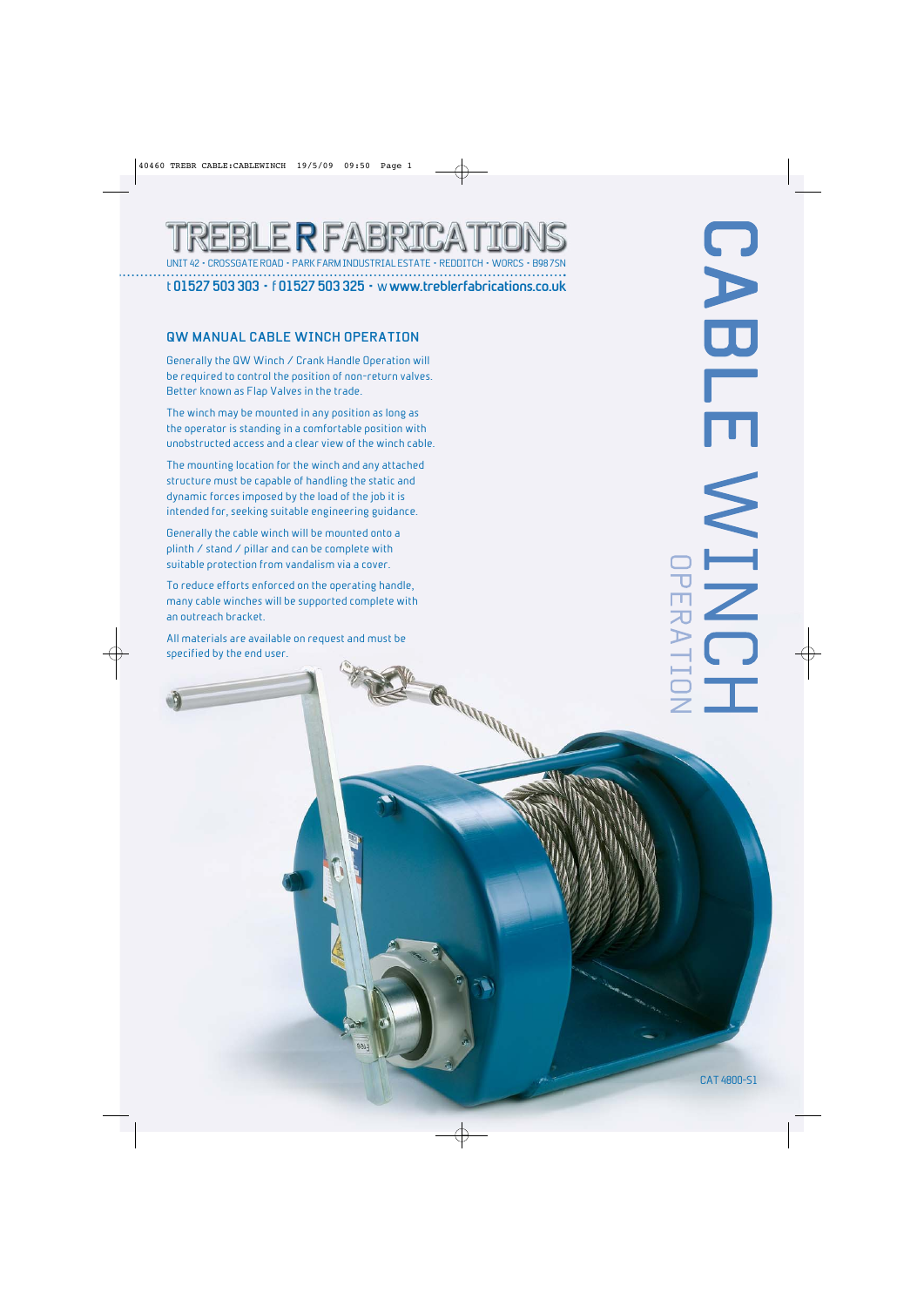# **Hand Winch Type QW for Flap Valve Lifting Specification**

## **See Dimensional Drawing**

Part No. - 0220015

Type - QW1700

Lifting Capacity  $1<sup>st</sup>$  layer  $-1.7$  tonne

Lifting Capacity last layer - 1.29 tonne

Drive Group DIN 15020 - 1 Em

Wire Rope Diameter - 12mm

Wire Rope Capacity  $1<sup>st</sup>$  layer  $-7$  Metres

Wire Rope Capacity total - 20 Metres Lift per Crank turn - 16mm

Required effort - 15Kg

Weight of Unit - 46Kg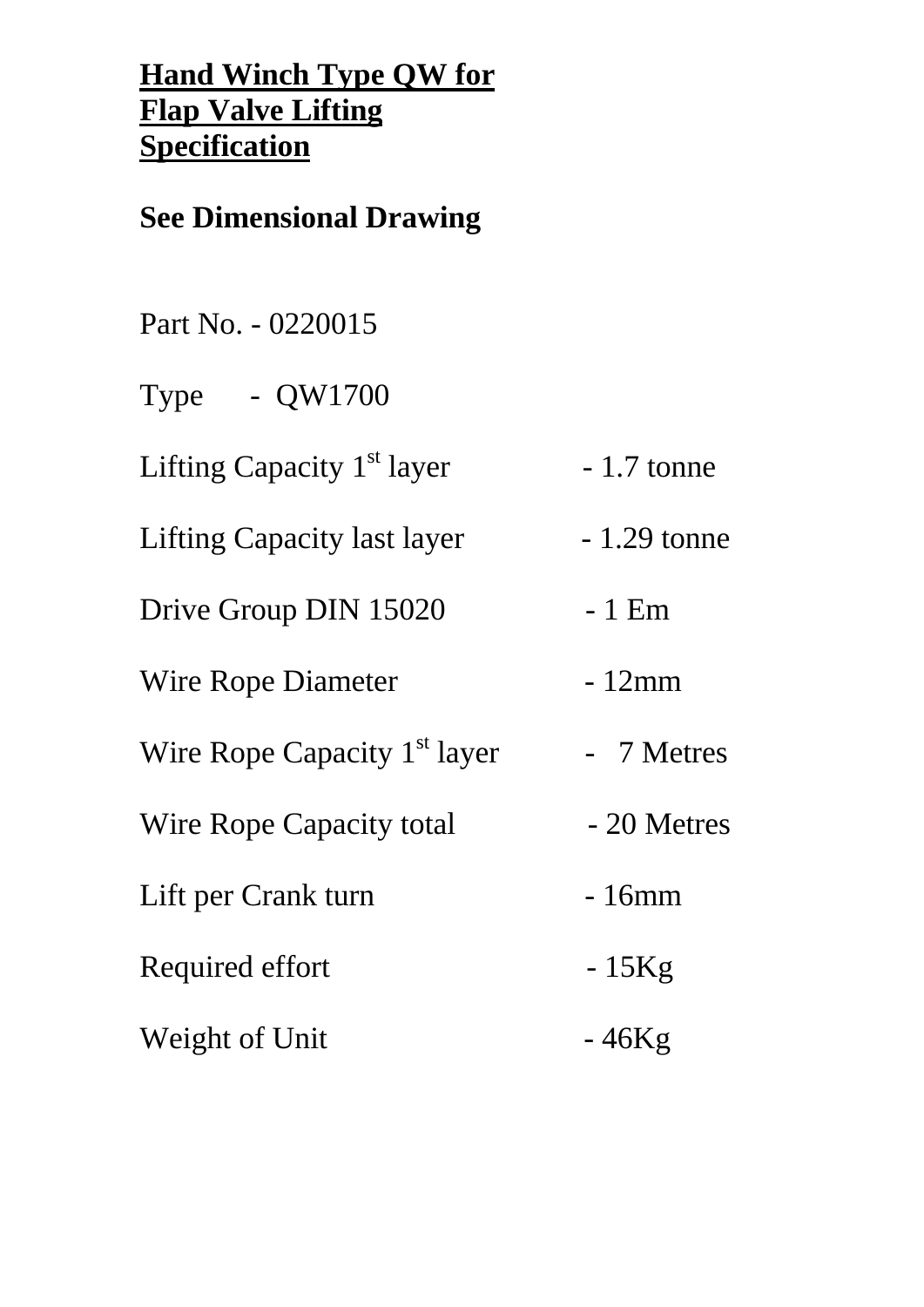**Hand Winch Type QW for Flap Valve Lifting Drawing Detail**

**Part No. – 0220015 Type-QW1700**



FRONT VIEW



END VIEW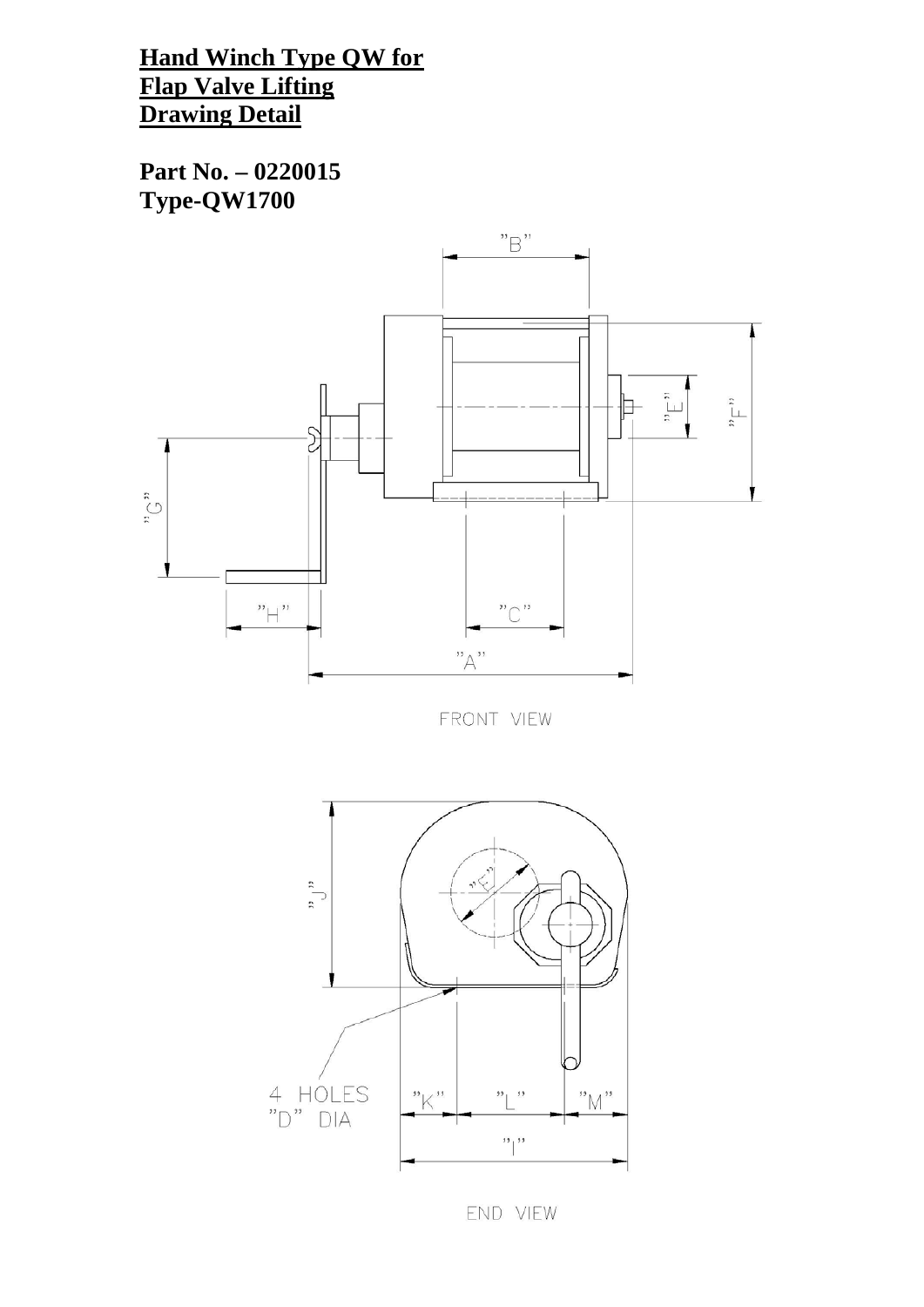## **Hand Winch Type QW for Flap Valve Lifting**

## **Dimensions : See Dimensional Drawing**

| Part No. - 0220015 |            |          |
|--------------------|------------|----------|
| Type               | $- QW1700$ |          |
| A                  | $\equiv$   | 509mm    |
| B                  | $=$        | $205$ mm |
| $\mathsf C$        | $\equiv$   | $155$ mm |
| D                  | $=$        | 18mm     |
| E                  | $=$        | 139mm    |
| F                  |            | 230mm    |
| G                  |            | 350mm    |
| H                  |            | 150mm    |
| I                  |            | $362$ mm |
| $\bf J$            |            | 296mm    |
| K                  |            | 96mm     |
| L                  |            | 170mm    |
| M                  |            | 93mm     |